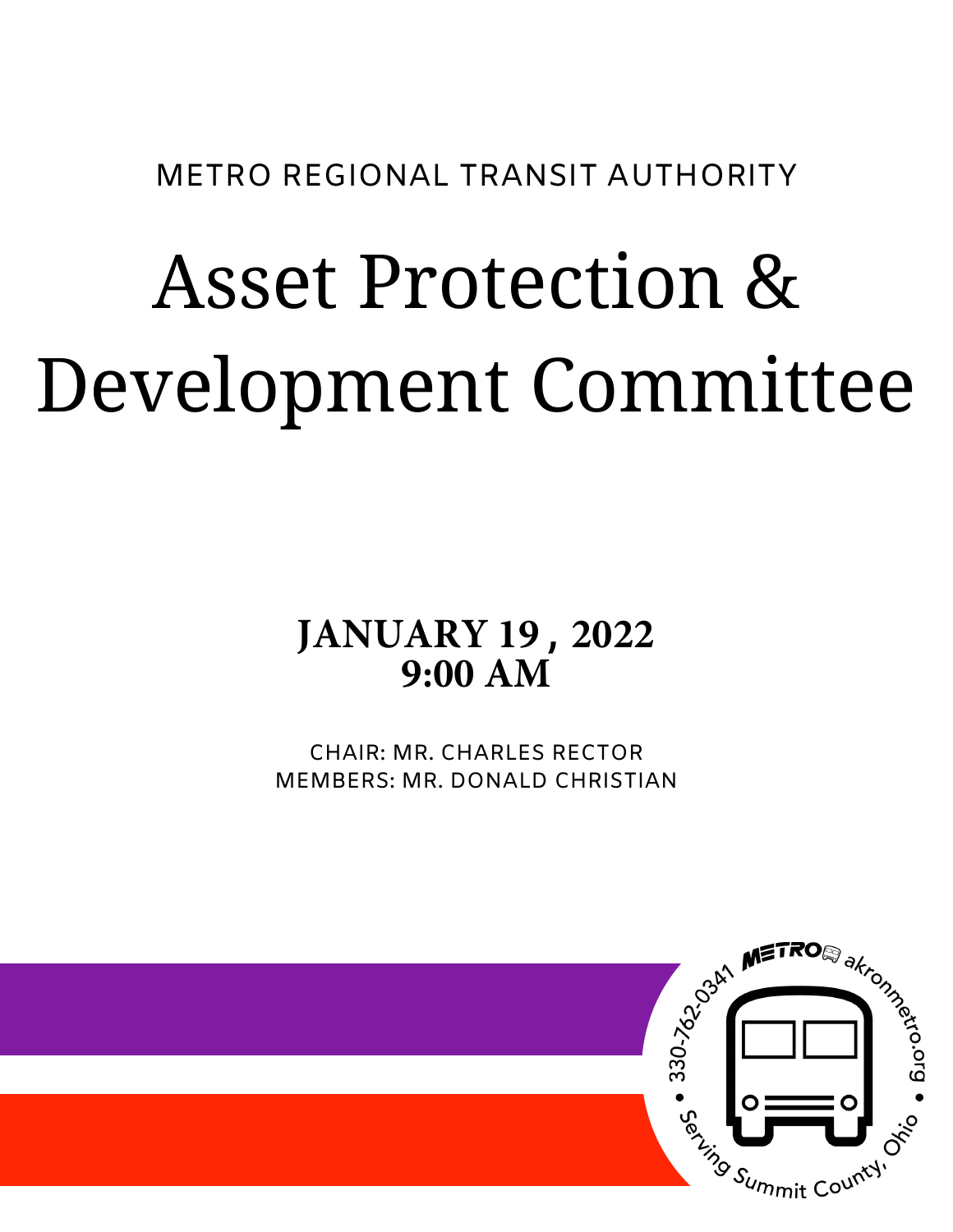#### **METRO RTA APD (ASSET PROTECTION & DEVELOPMENT) COMMITTEE MEETING AGENDA ROBERT K. PFAFF TRANSIT CENTER BOARDROOM WEDNESDAY, JANUARY 19, 2022 9:00 AM**

#### **ITEM 1: CALL TO ORDER**

#### **ITEM 2: APPROVAL OF MINUTES FROM DECEMBER MEETING**

#### **ITEM 3: SUB-COMMITTEE REPORTS**

#### **Employee Engagement Report | Jay Hunter**

- KPIs (Page 3)
- Engagement Center Days

#### **Safety & Security Report | Shawn Metcalf**

• KPIs (Page 3)

#### **ITEM 4: RESOLUTIONS FOR CONSIDERATION**

None

**ITEM 5: OTHER BUSINESS**

#### **ITEM 6:** CALL FOR ADJOURNMENT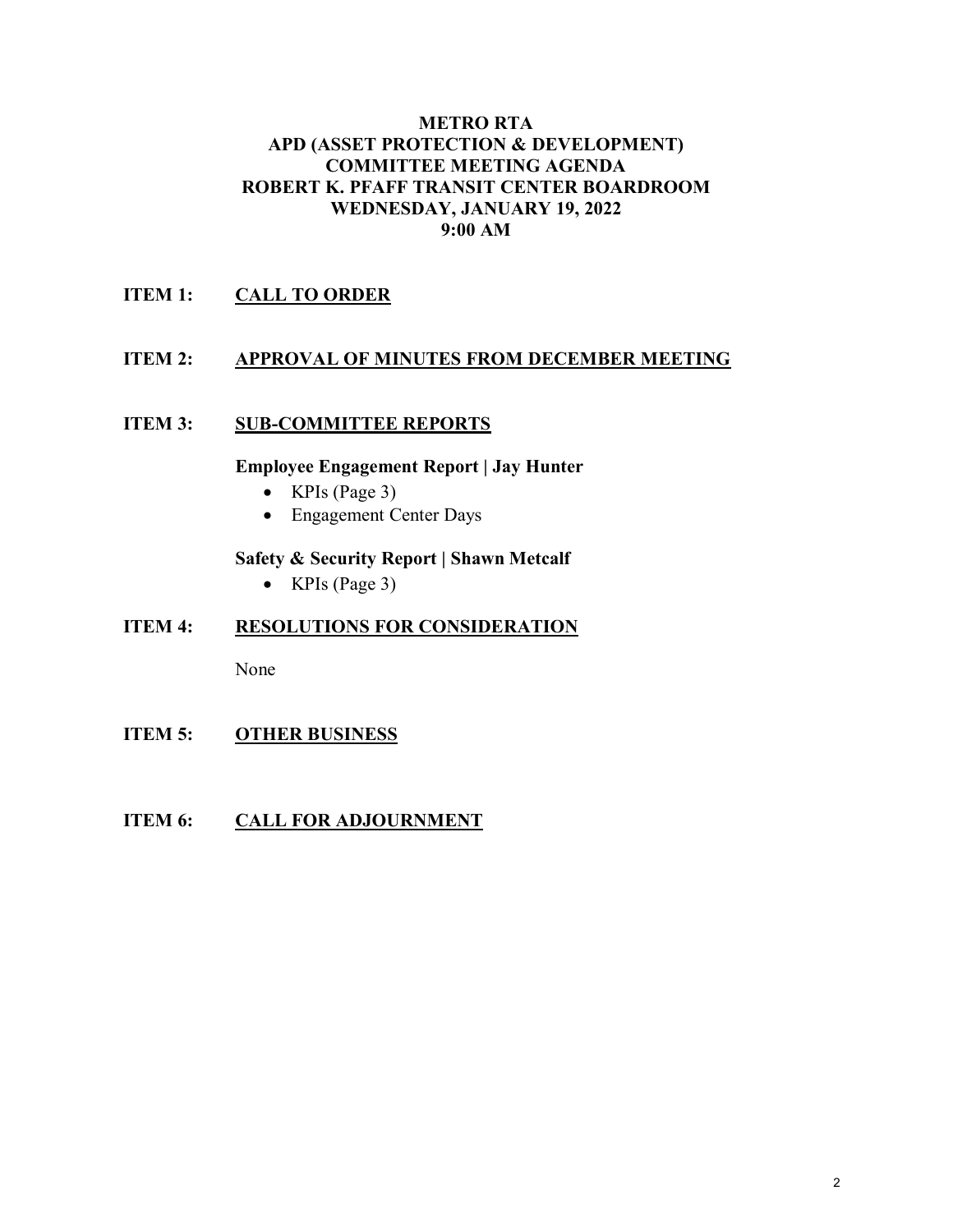





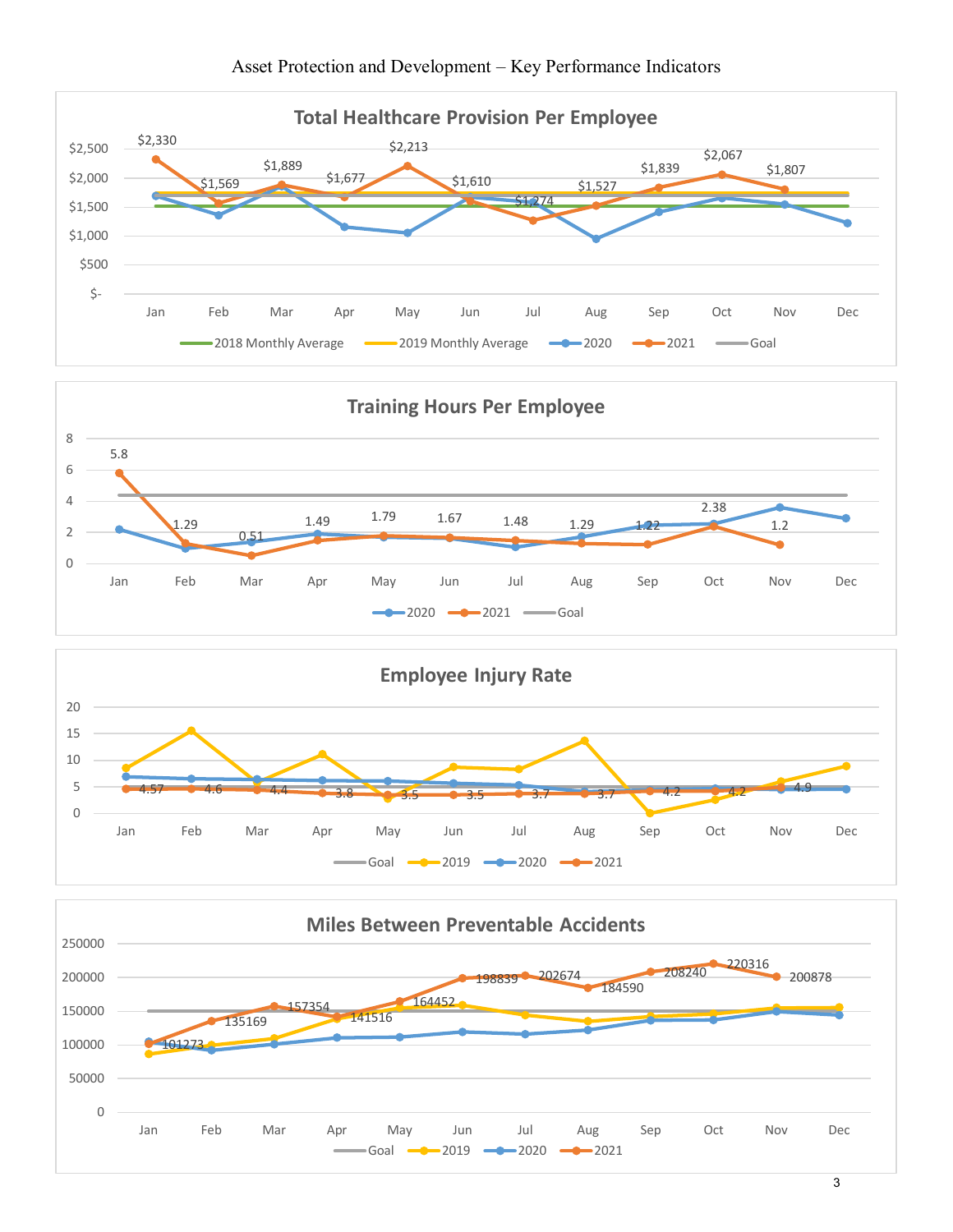#### **METRO RTA APD (ASSET PROTECTION & DEVELOPMENT) COMMITTEE MEETING MINUTES 416 KENMORE BOULEVARD BOARD ROOM WEDNESDAY, DECEMBER 15, 2021 9:00 AM**

#### **ITEM 1: CALL TO ORDER**

Attendees: Chuck Rector, Donald Christian, David Prentice, Vincent Rubino. Mark Derrig, John Valle, Dawn Distler, Jay Hunter, Shawn Metcalf, Molly Becker, Valerie Shea, Jamie Saylor, Angela Neeley, Bambi Miller, Jarrod Hampshire

Virtual: Robert DeJournett

Mr. Chuck Rector called the meeting to order at 8:59 am

#### **ITEM 2: APPROVAL OF MINUTES FROM NOVEMBER MEETING**

Motion to approve minutes by Mr. Donald Christian. Second by Mr. John Valle.

#### **ITEM 3: SUB-COMMITTEE REPORTS**

#### **Employee Engagement Report | Jay Hunter**

- Reviewed KPIs
- Mr. Jay Hunter reported health care per employee cost at \$2067.00 for the month of October and training hours at 2.38 hours per employee. Mr. Donald Christian inquired whether the training reported was mandatory. Mr. Hunter stated that most is elective with some being new hire training, with no money spent on training.
- Mr. Hunter reported the United Way and Benefit's fair took the place of EEC days for the month of October.

#### **Safety & Security Report | Shawn Metcalf**

- Reviewed KPIs
- Mr. Shawn Metcalf reported two injuries in the month of October, down 8% from last year. Mr. John Valle inquired how this percentage is calculated. Mr. Metcalf stated it is based on hours worked.
- Mr. Metcalf reported 220,316 miles between preventable accidents with one accident in October.

#### **ITEM 4: RESOLUTIONS FOR CONSIDERATION**

None